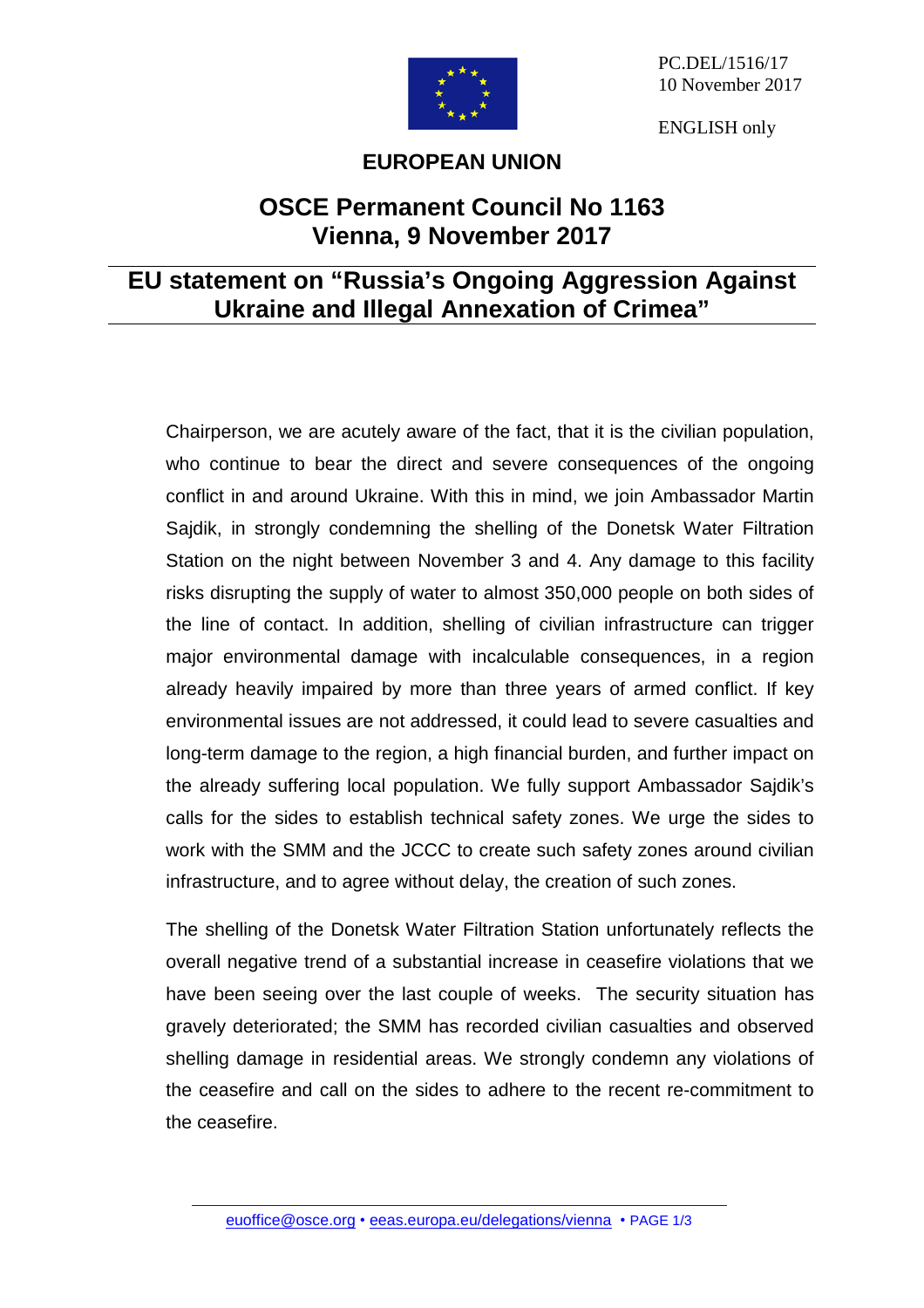We note with concern the marked deterioration of the crossing point at Stanytsia-Luhanska and increasingly perilous conditions for those accessing the bridge. If vital repairs are not made soon the bridge is at serious risk of collapse, impacting on the 8,000 people who cross every day as well as SMM monitors who require full access to both sides of the bridge. The situation is made all the worse by the continuing ceasefire violations in and around the Stanytsia Luhanska disengagement zone. We urgently call on all sides to reach an agreement, ensure the necessary security guarantees and make these critical repairs. The opening of further entry-exit check points would help to relieve some of the pressure on the civilian population and we call on the sides to continue work to open the crossing point at Zolote.

We are concerned about the lack of appropriate follow-up after the incident on 25 October where an SMM patrol was threatened deliberately and repeatedly in an area held by Russia backed separatists. The SMM has asked the JCCC to investigate the incident. However, their response was negligible and clearly fell short of its responsibility to contribute to rapid response to impediments to SMM monitoring and to the SMM's safety and security.

One area where the SMM have repeatedly been denied access in the past is the city of Novoazovsk, near the Ukraine-Russia state border. We note that recently the SMM has been able to gain access and on 31st October saw an armed man in "dark green digital camouflage clothing, with a shoulder patch bearing the image of a black bat on a blue background surrounded by a yellow ring", similar to the description of the insignia of the Russian special forces. We thus reiterate that the SMM must have full, safe and unhindered access throughout Ukraine, including to the Ukraine-Russia state border, as well as nearby settlements, in order to provide the international community with a complete picture of the situation on the ground.

We remain firm in our call on all sides to swiftly and fully implement the Minsk agreements and honour their commitments in full, in order to achieve a sustainable political solution in line with OSCE principles and commitments. We call on Russia to fully assume its responsibility and to use its considerable influence over the separatists it backs to meet the Minsk commitments in full. We again call on Russia to immediately stop providing financial and military

[euoffice@osce.org](mailto:euoffice@osce.org) • [eeas.europa.eu/delegations/vienna](http://eeas.europa.eu/delegations/vienna) • PAGE